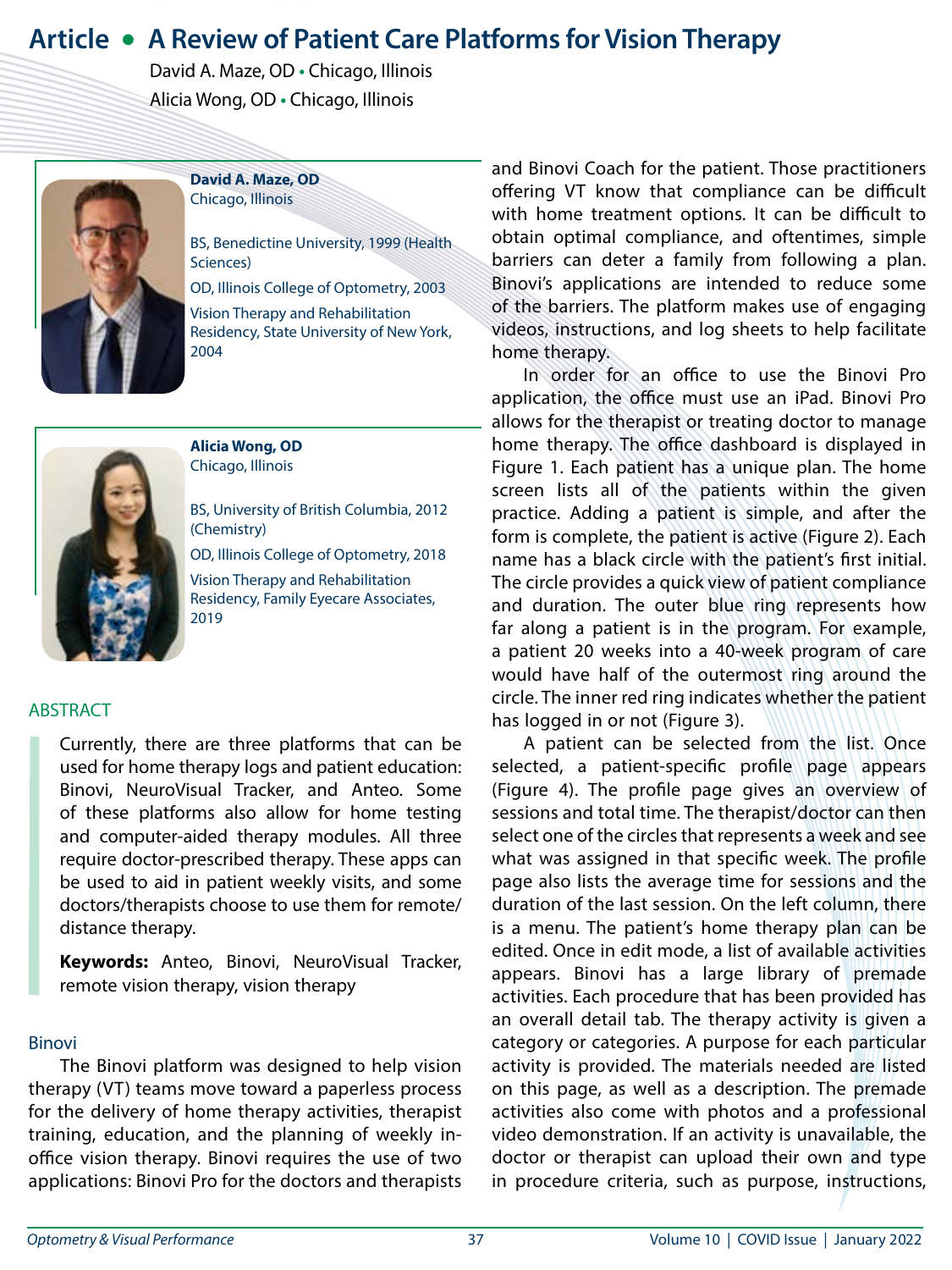| DASHBOARD<br>LOCATIONS<br>STAFF<br><b>PATIENTS</b>     |  |  | <b>ACCOUNT</b>                                     | <b>ACTIVITIES</b>                                                                            | <b>STORE</b> |  |
|--------------------------------------------------------|--|--|----------------------------------------------------|----------------------------------------------------------------------------------------------|--------------|--|
| Dashboard                                              |  |  |                                                    |                                                                                              |              |  |
| Locations                                              |  |  |                                                    | Staff                                                                                        |              |  |
| View and manage your practice's location details.      |  |  |                                                    | View your staff and manage their profile information<br>은 아이의 지금 어려울 것이었다고 말 맞았어. 일본 이동 이상이라 |              |  |
| Patients:                                              |  |  |                                                    | Account                                                                                      |              |  |
| View your staff and manage their profile information.  |  |  | View your account and manage your billing details. |                                                                                              |              |  |
| Activities                                             |  |  |                                                    |                                                                                              |              |  |
| View, create, and edit your organization's activities. |  |  |                                                    |                                                                                              |              |  |

*Figure 1. The Binovi app dashboard (doctor/therapist view)*

| Cancel       |                                                                                                                                                                                                 |          | Add Patient   |                                                |                                                |                        | Save                      |
|--------------|-------------------------------------------------------------------------------------------------------------------------------------------------------------------------------------------------|----------|---------------|------------------------------------------------|------------------------------------------------|------------------------|---------------------------|
|              |                                                                                                                                                                                                 | Patient. | Guardian.     |                                                | Team:                                          |                        |                           |
| ā            | First Home                                                                                                                                                                                      |          |               | <b>CONTRACTOR</b><br>$\overline{11}$           | 3.8-18 Florence                                |                        |                           |
| Ourse Prints | Marris Khotac<br>Male<br>Sign.                                                                                                                                                                  | Female   |               |                                                | <b>Element</b><br>Left<br><b>Handack Inst.</b> | Right                  |                           |
|              | <b>Starting Wright</b><br>7 M.A.                                                                                                                                                                | ۰        |               |                                                | <b>Experiment Where</b>                        | 40                     |                           |
|              | <b>CARD LAND AND PROVIDED AT A STATE OF A STATE OF A STATE OF A STATE OF A STATE OF A STATE OF A STATE OF A STATE</b><br>Select the day of the week to men the start of the perient's sessions: |          |               | Alfano el Multività de Bastilla III e i divita |                                                |                        |                           |
|              | Monday                                                                                                                                                                                          | Tuesday  | Verdriensbry. | Thursday                                       | Friday                                         | S.<br>SS 7<br>Seturday | oli Inla<br><b>Bunday</b> |

*Figure 2. Adding a patient in Binovi*



*Figure 3. Ring representation of progress in the Binovi therapy program*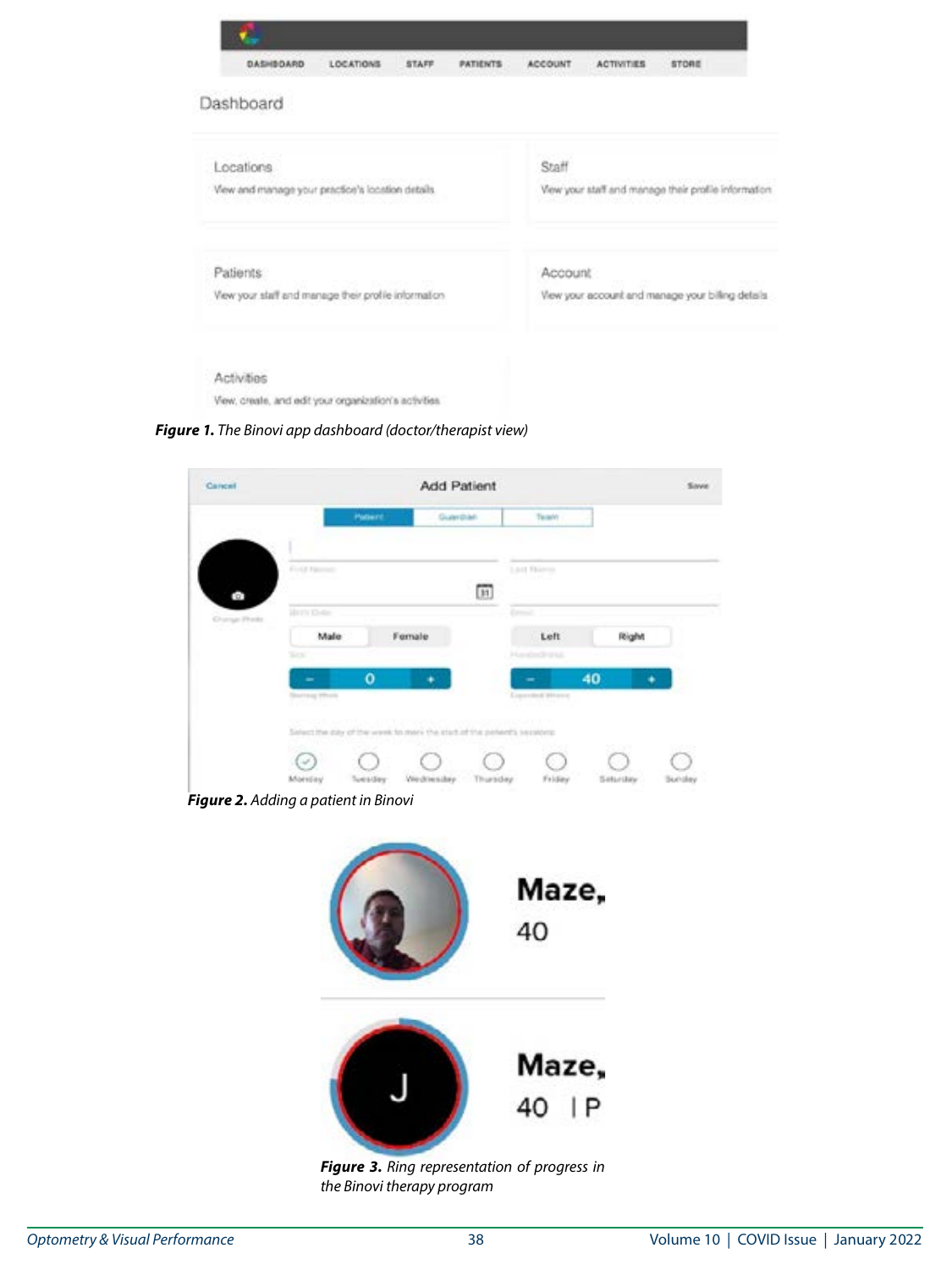

**This Week** S т S м Today **Home Therapy Plan Binocular Accommodative Rock** (BAR)  $0:00$ Ann Arbor Letter Tracking 5:00 Mazes 5:00

*Figure 5. Patient home screen (Binovi Coach)*

doctor or therapist chooses to assign one. The timer is particularly useful for patients and parents, as it allows them to keep track of how long each activity lasts.

The Binovi platform can be a great tool for remote therapy planning, as well as a tool to increase compliance by limiting barriers. Since the therapy sessions at home are automatically recorded, once the patient has started them, there is less risk of a patient reporting that they had high compliance but forgot to write it down. The application also eliminates the need for lengthy handouts, which are environmentally unfriendly, that can be left lying around or in a binder in a disorganized manner.

Activities assigned to the patient for a particular week are easy to access. However, although written instructions are available to the patient, it can be difficult for patients to find them within the program. Patients can view photos and videos of activities, if they exist. Patients can log activities at home in two ways. They can open the application and begin therapy, and Binovi will track the time worked on each activity. Binovi offers another option by which patients can log the therapy after the fact. A patient does not need the application open during the home therapy session to do this. They can simply indicate how much time was devoted to each activity and how each activity felt.

*Figure 4. Patient profile*

and materials needed. The therapist can select any activities from a pre-populated list or add custom or office-specific activities. Variables can be changed, such as the length of the therapy procedure and the number of repetitions. Notes can also be made by the therapist to the patient. The left column has a menu option for internal notes and messages. The patient can send messages in a HIPAA-compliant manner to the therapist or doctor.

Binovi Pro plots compliance in a chart form. The practitioner is able to see how often the patient is doing the home therapy. The patient can select from a spectrum of emojis to represent how they felt during specific activities.

Binovi Coach is the patient platform. A user has to be invited by a treating therapist or doctor. Registration is simple, and an email invitation directly sends the patient to the app store to download the application. Once in the database, the patient selects the home therapy assigned to them. An example of the patient home screen on the app can be seen in Figure 5. Directions for each activity are provided, as well as demonstration videos. A timer and metronome are provided within the app for activities in which the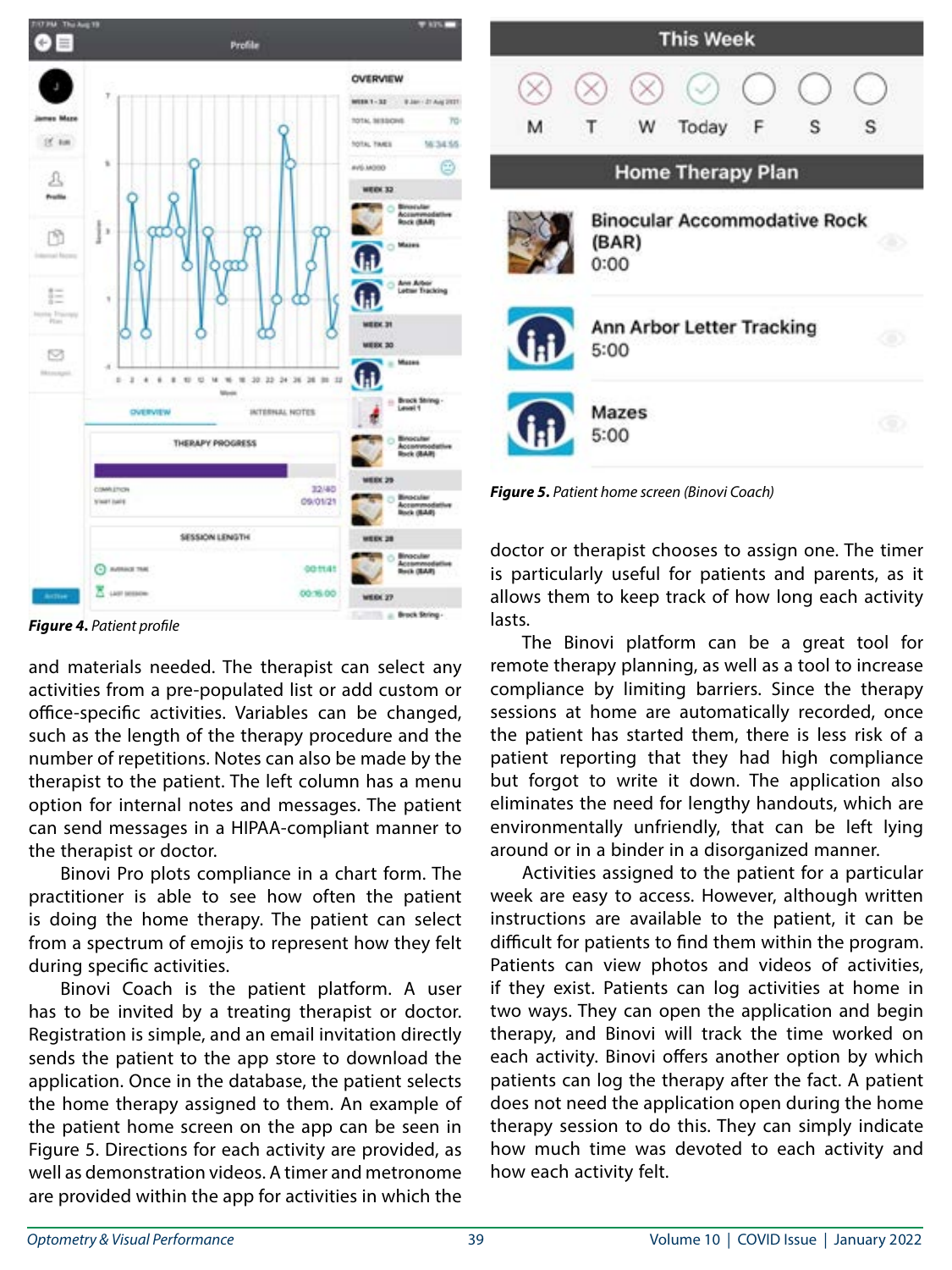Binovi also has a doctor-education component. Modules include Sanet Seminars and Primitive Reflex Training with Patty Andrich. For an extra fee, these modules are available to clinics.

## Anteo

Anteo is a web-based platform that was designed to expand your practice in-office and remotely. Anteo can be used by patients through the company's app or web-based program. Currently, doctors only have access to the web-based program. The patient app is available in both the Apple and Google stores. Anteo's platform is intended to streamline home VT and make remote VT more accessible. Patients can conveniently follow their treatment plan with homework, reminders, education, and tracking between office visits. Anteo also provides tools to create your own customizable symptom questionnaire to measure patient progress.

Doctors currently must use a web-based browser to add or modify a patient's account. The dashboard can be seen in Figure 6. The main menu allows an office to choose patients and programs and to view the library of activities. In the patient module, patients are categorized as active, invited, or inactive. The inactive patients are those designated as such by the practice or those who were invited but who did not complete the registration process within a reasonable time.

Within the patient module, the doctor can see a patient's progress in a weekly calendar (Figure 7), edit the care plan, view any care notes, and view any responses to symptom and quality-of-life questionnaires. Activities can be added weekly, or a program of care can be designed in advance and patients added to one of the programs. Modifications can be made weekly. A sample patient profile page can be seen in Figure 8. The activities assigned in previous weeks are collapsed, and a toggle button allows the doctor or therapist to see the specific activities assigned that week. As opposed to Binovi, the entire Anteo library also appears on this page on the right-hand side (Figure 9). When adding activities, a pop-up window appears with specifics such as repetitions, duration, equipment, etc. (Figure 10).

An email invitation is sent to the patient. Registration is easy for both patient and doctor and can be completed online or in the app. Once the patient is enrolled, an email notification is sent to



| <b>STAR</b><br>-<br>-<br><b>COLLEGE</b><br>÷<br><b>Service</b><br>÷ |                                   |                                    |                                                                                                                              |                             |                   |                                                                                                                                                                                                                                                                                                                                                             |
|---------------------------------------------------------------------|-----------------------------------|------------------------------------|------------------------------------------------------------------------------------------------------------------------------|-----------------------------|-------------------|-------------------------------------------------------------------------------------------------------------------------------------------------------------------------------------------------------------------------------------------------------------------------------------------------------------------------------------------------------------|
|                                                                     |                                   |                                    |                                                                                                                              |                             |                   |                                                                                                                                                                                                                                                                                                                                                             |
|                                                                     |                                   |                                    |                                                                                                                              |                             |                   |                                                                                                                                                                                                                                                                                                                                                             |
| <b>The Corporation</b><br>$1.1 - 0.0$<br>communication              | <b>Market Committee</b>           |                                    |                                                                                                                              |                             | The County of the |                                                                                                                                                                                                                                                                                                                                                             |
|                                                                     |                                   | the company of the property of the | the country of the country<br>$\frac{1}{2} \left( \frac{1}{2} \right) \left( \frac{1}{2} \right) \left( \frac{1}{2} \right)$ | -----                       | -<br>-            | $-1$<br>$\sim$                                                                                                                                                                                                                                                                                                                                              |
|                                                                     |                                   |                                    |                                                                                                                              |                             |                   |                                                                                                                                                                                                                                                                                                                                                             |
|                                                                     |                                   |                                    |                                                                                                                              |                             |                   |                                                                                                                                                                                                                                                                                                                                                             |
| <b>Address Tod St Soles</b>                                         |                                   |                                    |                                                                                                                              |                             |                   | WELL-Consumers 1 1 1                                                                                                                                                                                                                                                                                                                                        |
| $\frac{m(\gamma)}{m(\gamma)}$                                       |                                   | æ<br>pa.                           | $\frac{m+1}{m}$                                                                                                              | n<br>$\equiv$               |                   | $\frac{1}{2} \sum_{i=1}^n \frac{1}{2} \sum_{j=1}^n \frac{1}{2} \sum_{j=1}^n \frac{1}{2} \sum_{j=1}^n \frac{1}{2} \sum_{j=1}^n \frac{1}{2} \sum_{j=1}^n \frac{1}{2} \sum_{j=1}^n \frac{1}{2} \sum_{j=1}^n \frac{1}{2} \sum_{j=1}^n \frac{1}{2} \sum_{j=1}^n \frac{1}{2} \sum_{j=1}^n \frac{1}{2} \sum_{j=1}^n \frac{1}{2} \sum_{j=1}^n \frac{1}{2} \sum_{j=$ |
| ٠                                                                   | $\mathbb{H}_{\infty}$<br>٠        | ٠<br><b>Bally Program</b>          | ٠                                                                                                                            |                             | 쁘<br>٠            | ٠<br><b>COLLEGE</b>                                                                                                                                                                                                                                                                                                                                         |
|                                                                     |                                   |                                    |                                                                                                                              | ÷                           |                   | ٠                                                                                                                                                                                                                                                                                                                                                           |
| <b>South Inc.</b>                                                   | <b>Bush</b>                       | <b>Book</b>                        | <b>Board</b>                                                                                                                 | Total .                     | Toronto.          | <b>Book</b>                                                                                                                                                                                                                                                                                                                                                 |
|                                                                     |                                   |                                    |                                                                                                                              |                             |                   | nia a                                                                                                                                                                                                                                                                                                                                                       |
|                                                                     |                                   |                                    |                                                                                                                              |                             |                   |                                                                                                                                                                                                                                                                                                                                                             |
|                                                                     |                                   |                                    |                                                                                                                              |                             |                   |                                                                                                                                                                                                                                                                                                                                                             |
|                                                                     |                                   |                                    |                                                                                                                              |                             |                   |                                                                                                                                                                                                                                                                                                                                                             |
|                                                                     |                                   |                                    |                                                                                                                              |                             |                   |                                                                                                                                                                                                                                                                                                                                                             |
| <b>Single</b>                                                       | most in<br>--                     | $-$                                | <b>Senior</b>                                                                                                                | $\sim$<br><b>South Inc.</b> | To call           | <b>State</b>                                                                                                                                                                                                                                                                                                                                                |
|                                                                     | <b>STANDARD</b>                   | $-0.001$                           |                                                                                                                              |                             | -                 | <b>CONTRACTOR</b>                                                                                                                                                                                                                                                                                                                                           |
| ــ                                                                  |                                   |                                    | Division company                                                                                                             |                             | Dick carried<br>- |                                                                                                                                                                                                                                                                                                                                                             |
|                                                                     |                                   |                                    |                                                                                                                              |                             |                   | --                                                                                                                                                                                                                                                                                                                                                          |
|                                                                     |                                   |                                    |                                                                                                                              |                             |                   | ---                                                                                                                                                                                                                                                                                                                                                         |
| <b>State</b>                                                        | <b>Security</b>                   | $\sim$<br><b>South Inc.</b>        | <b>Security</b>                                                                                                              | The art                     | Toronto.          | West - THE ROOM                                                                                                                                                                                                                                                                                                                                             |
|                                                                     | <b>SALES</b><br><b>CONTRACTOR</b> |                                    | <b>The Ale of</b><br>Shed: Internet                                                                                          | <b>Talent</b>               | --<br>----        | <b><i><u>Send # Send</u></i></b><br><b>STAGE CANADA</b>                                                                                                                                                                                                                                                                                                     |

*Figure 7. Anteo calendar view of activities*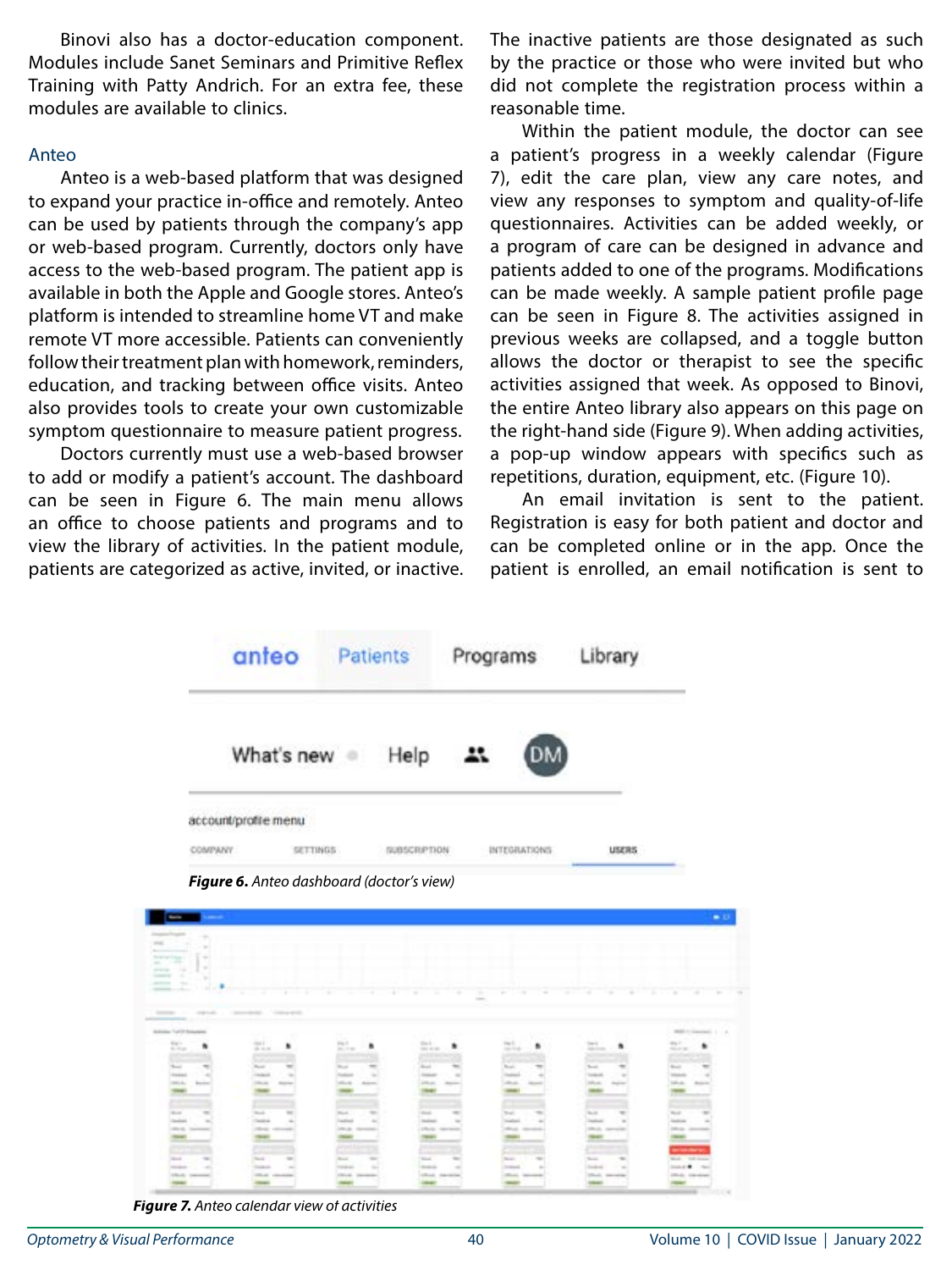| David Maze 44 years old<br>DM                                                                                           | о                                                                                                                                                               |
|-------------------------------------------------------------------------------------------------------------------------|-----------------------------------------------------------------------------------------------------------------------------------------------------------------|
| CLINICAL NOTES<br>PROGRESS<br>CARE PLAN:<br>HEALTH RECORD                                                               |                                                                                                                                                                 |
| Assigned to Patient<br><b>Dealers</b><br>Cotagos alt                                                                    | Available in Library<br><b>ACTIVITIES</b><br>TEACKERS:<br><b>OUESTICHRIARES</b>                                                                                 |
| WEEK 1 (current)                                                                                                        | <b>Inflants</b><br><b>Substance</b><br>Advanced, Beginnes Internanciate<br>divergence, accomodation, Accomm                                                     |
| Near Far Hart Chart   Advanced<br>Days 1-7   1 x 10 mins.<br>Remove<br>Update<br>Visal known : Baccallet : Accommodator | Swedi.                                                                                                                                                          |
| WEEK 2<br>$\sim$                                                                                                        | [TEST] Import All Materials   Segimeer<br>Task<br><b>Add</b><br><b>HOMES</b>                                                                                    |
| WEEK 3<br>w<br>WEEK 4<br>w.                                                                                             | Look Hard Look Soft (WSVT)   Beginner<br>This exercise is training your string to control how and what yo<br><b>Add</b><br>⊙<br>Fixadoxi, Polgherid Automotives |
| <b>WEEK S</b><br>뾩<br>98 C<br>WEEK 7                                                                                    | <b>Block Design   Intermediate</b><br>7d<br>This exercise is training your vitaal analysis.<br><b>Add</b><br>16<br><b>Majual Analysis</b>                       |

*Figure 8. Patient profile page in Anteo*



*Figure 9. Expansion of weeks to view activities assigned. Also note library available on patient profile page to add to patient's program.*

the doctor's office. Anteo comes with a vast library of activities and videos. Each practice can create a customized activity and easily upload a video and photos.

Parents and patients can view the activities assigned to them for that particular week, as well as view overall progress and compliance. Each activity has the written instructions and any accompanying videos. Patients can log therapy in a web browser or by using the app. However, in order for a session to count, the phone must not be "asleep," and the application must be open with the timer running. This can be problematic if a parent or patient is engaged in therapy but wants to log the home progress with the app. After each activity, patients can rate an activity as easy, moderate, or hard and leave notes for the therapist or doctor.



*Figure 10. Adding an activity in Anteo*

Anteo also has a large library of references related to efficacy of therapy, treatment options, and other vision therapy articles. Anteo is unique in that it offers pre-programmed grids that you can create for your clinic in addition to manually programming home activities. Program content will be automatically made available to patients based on the schedule that you define. However, deviating from the preprogrammed grids can be problematic, as changing one week affects programming for future weeks.

#### NeuroVisual Tracker (NVT)

NVT is a web-based platform. Doctors and patients log in with a web browser that is also compatible with a tablet browser (e.g., Safari). The interface is easy to interact with, and contrast is customizable depending on your patient's visual sensitivities. A top menu allows the user to edit information, customize exercises, print sheets, and read texts, and it provides access to archived users.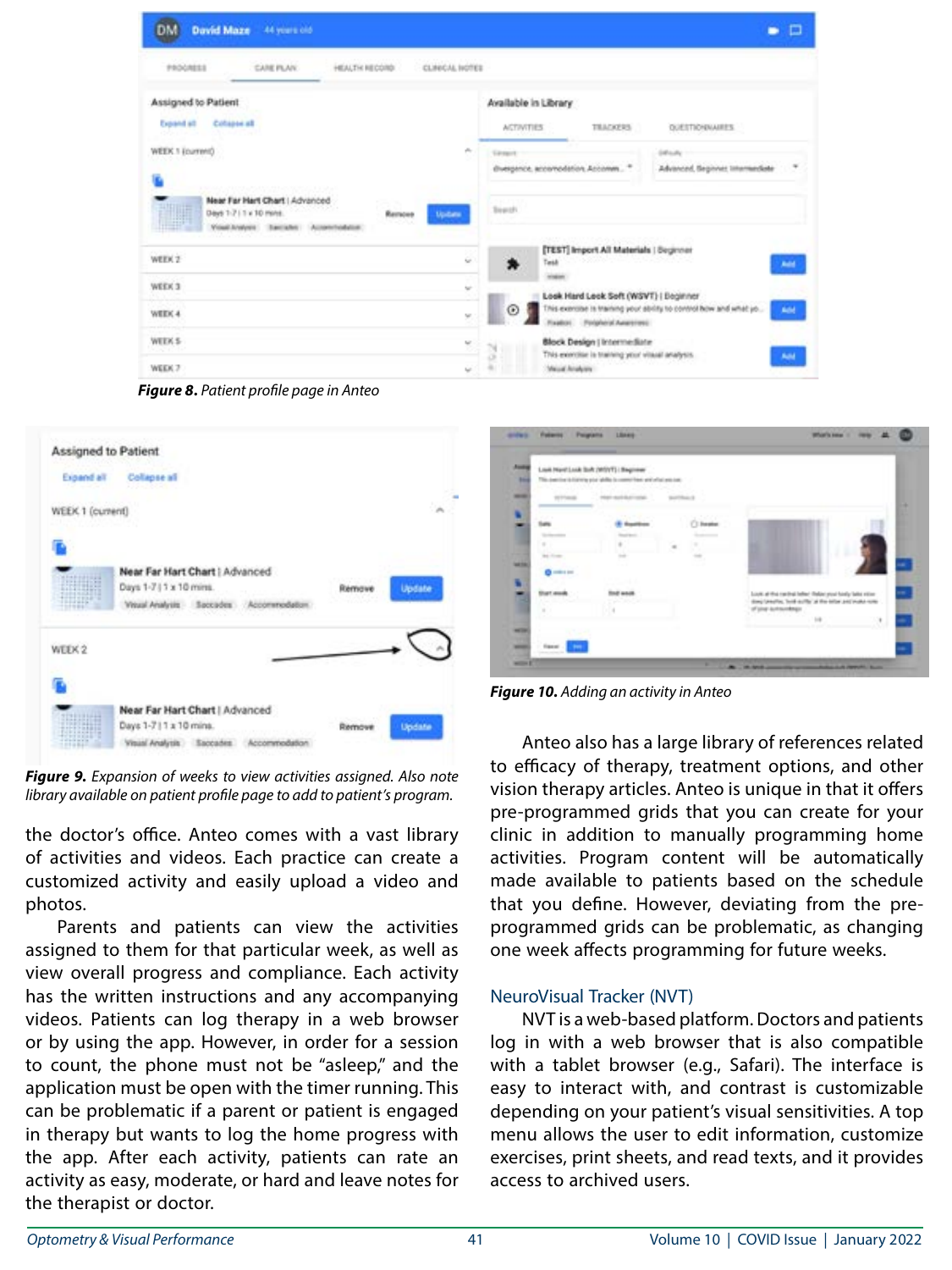|                                                                           | CALIBRATE <b>@</b> MY ACCOUNT                                                                                          | DARK MODE                                                                                                                                         |
|---------------------------------------------------------------------------|------------------------------------------------------------------------------------------------------------------------|---------------------------------------------------------------------------------------------------------------------------------------------------|
| Right side top menu<br>$\epsilon$ and ned $\blacksquare$ custom expected. | A FRINTABLE DIESTS<br><b>B READING TEXTS</b>                                                                           | <b>B</b> ARCHIVED USERS<br>2.52499<br><b>THE RIGHTSON</b>                                                                                         |
| Figure 11. Home page or dashboard of NVT                                  |                                                                                                                        |                                                                                                                                                   |
| Invite new user<br>$\times$                                               |                                                                                                                        |                                                                                                                                                   |
| the invitation code provided.                                             |                                                                                                                        | Invite a client to use Neurovisual Trainer. They will be sent an email with a link to create an account on Neurovisual Trainer. They may also use |
|                                                                           | This user will only count towards usage for billing purposes when they accept the invitation and create their account. |                                                                                                                                                   |
|                                                                           | Don't use this form to invite staff or adminitrative users, instead use the "STAFF" menu item found under "MY CLINIC". |                                                                                                                                                   |
| First Name                                                                | Last Initial                                                                                                           |                                                                                                                                                   |
| Email                                                                     |                                                                                                                        |                                                                                                                                                   |
|                                                                           |                                                                                                                        |                                                                                                                                                   |

Message

*Figure 12. Invitation to new users (doctor's view)*

An office can upload and manage custom exercises with videos, images, and text. These exercises will be available to all office users and can be assigned just like interactive exercises. NVT allows clinics to use remote therapy services by assigning home therapy activities, as well as diagnostic tools and computerized therapy. Diagnostic tools are located under the "exercises" tab. This can be seen on the homepage/dashboard of NVT in Figure 11.

Similar to Anteo and Binovi, a user has to be invited by a treating therapist or doctor (Figure 12). Registration is simple with an email invitation to set up an account. Once in the database, the patient will see the home therapy activities assigned to them. Directions for each activity are provided, as well as demonstration videos. A timer and metronome are provided for activities when the doctor or therapist chooses to assign one. After the patient completes the activity, a window pops up for patients to give feedback and comments. As patients practice their home activities, it is common for patients to memorize the Hart chart or other letter charts. Consequently, NVT has created customizable charts to prevent memorization.

Of the three reviewed, NVT seems to be the only one to offer computerized therapy within the software. All interactive therapy is customizable, with the ability to track progress over time. The online activities and tests are divided into six categories: anti-suppression, gross & fine motor, oculomotor, diagnostic testing, vergence activities (base-in and base-out), and visual perceptual testing, which also includes central/ peripheral activities. NVT even has "moving window" and reading-related activities similar to VisionBuilder. Currently, the only computerized diagnostic testing is for stereoacuity. A great tool that seems to stand alone in NVT is the vergence activities. Red/green glasses or red/blue glasses are required. The program can be customized to allow for a red lens on either eye. Calibration simply uses the size of a standard credit card to determine screen width. NVT will be expanding their computerized therapy library to include free fusion.

Another feature unique to NVT is the ability to view the application as the patient sees it. Individual patients' home screens can be viewed by going to the doctor homepage, going to the desired patient you would like to view, and clicking the orange icon on the right. This feature can make guiding parents through the application easier.

NVT also has a videos section, which includes a wide range of explanations, from binocular accommodative rock to motor equivalents, syntonics, and primitive reflexes.